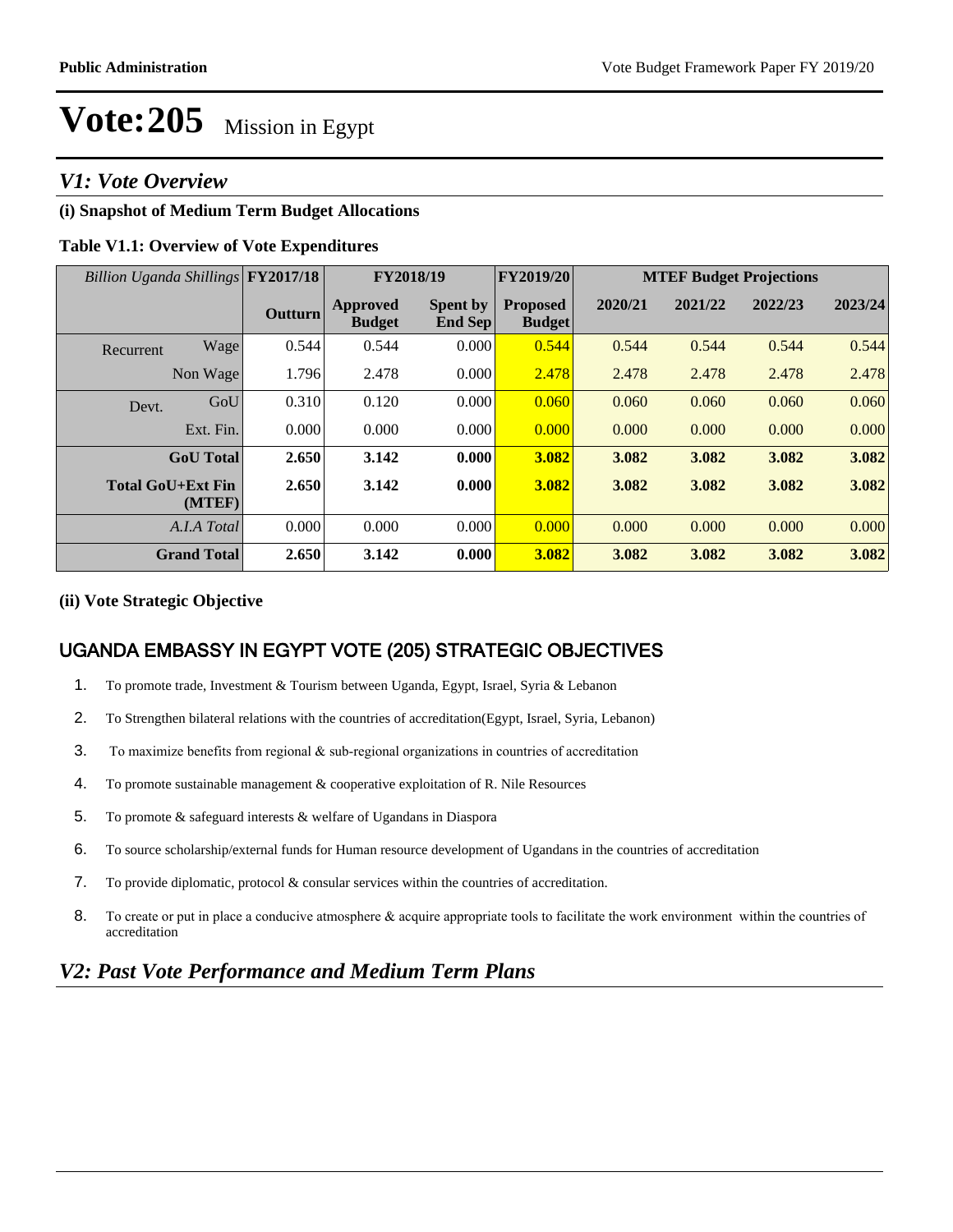#### **Performance for Previous Year FY 2017/18**

Facilitated 1081 Visitors with appropriate entry Visas to Yganda Facilitated 68 Ugandans back home with ETDs Coordinated the State Visit of HE the president of Uganda to Egypt Coordinated the Uganda -Egypt Joint Ministerial Commission where 4 MOUs were signed in the areas of Agriculture and Energy Facilitated the signing of an MOU between the Federation of Egyptian Industries and Uganda Manufacturers Association Facilitated the establishment of the Uganda -Egypt business council to follow up on the implementation of decisions, agreements and MOUs of business people. Facilitated the Registration of Rock Engineering Company in Uganda with Interest in the Telecommunications sector Facilitated UNRA staff on the due deligence of Arab contarctors for the upgrade and construction of Masaka and Tirinyi-Kamankol roads Participated in the meeting of Chamber of Engineering Industries on social Fund for development with 60 large local manufacturers to Facilitated the participation of the Uganda Petroleum Authority to Oil and Petroleum Convention in Beirut,Lebanon Procurement of the walk through machine that is located at the entrance of the chancery Procured a Mercedes Benz for the Mission Procured Surveillance Cameras for the Official Residence and Chancery Bilateral relations enhanced and strengthened **Performance as of BFP FY 2018/19 (Performance as of BFP)**

National Youth conference in sharm el sheikh Nile basin Discourse forum on use of Nile resources Graduation of Delta barrage and Alexandria Strategic plan training 25 Ugandans facilitated home ETDS Facilitated 336 Visitor to Uganda with Visas Protocol services provided to entitled dignitaries 3 Bilateral meeting held with accredited countries Tourism promoted through exhibitions and Visual screening of sites

### **FY 2019/20 Planned Outputs**

10 cooperation frame works signed

Attend to all consular cases

Facilitate at least 3000 Visitors with Visas to Uganda

More coordination and reach outs to the Diaspora for National Development activities Increase Strategies on improving public diplomacy within areas of accreditation Increase Strategies on improving bilateral relations with countries of accreditation

### **Medium Term Plans**

Renovate the Chancery Increase Tourists to Uganda by 10% Lobby for increase of the Scholarships to Ugandans Procure a motor vehicle for the Deputy head oh Mission Increase strategies for improving Public Diplomacy in accredited countries Develop strategies for attracting more Investors and traders from countries of accreditation Strengthen Bilateral relations with countries of accreditation

#### **Efficiency of Vote Budget Allocations**

99%

#### **Vote Investment Plans**

Renovation of the Official Residence

### **Major Expenditure Allocations in the Vote for FY 2019/20**

Foreign Service Allowances Rent for officers Renovation of the Official Residence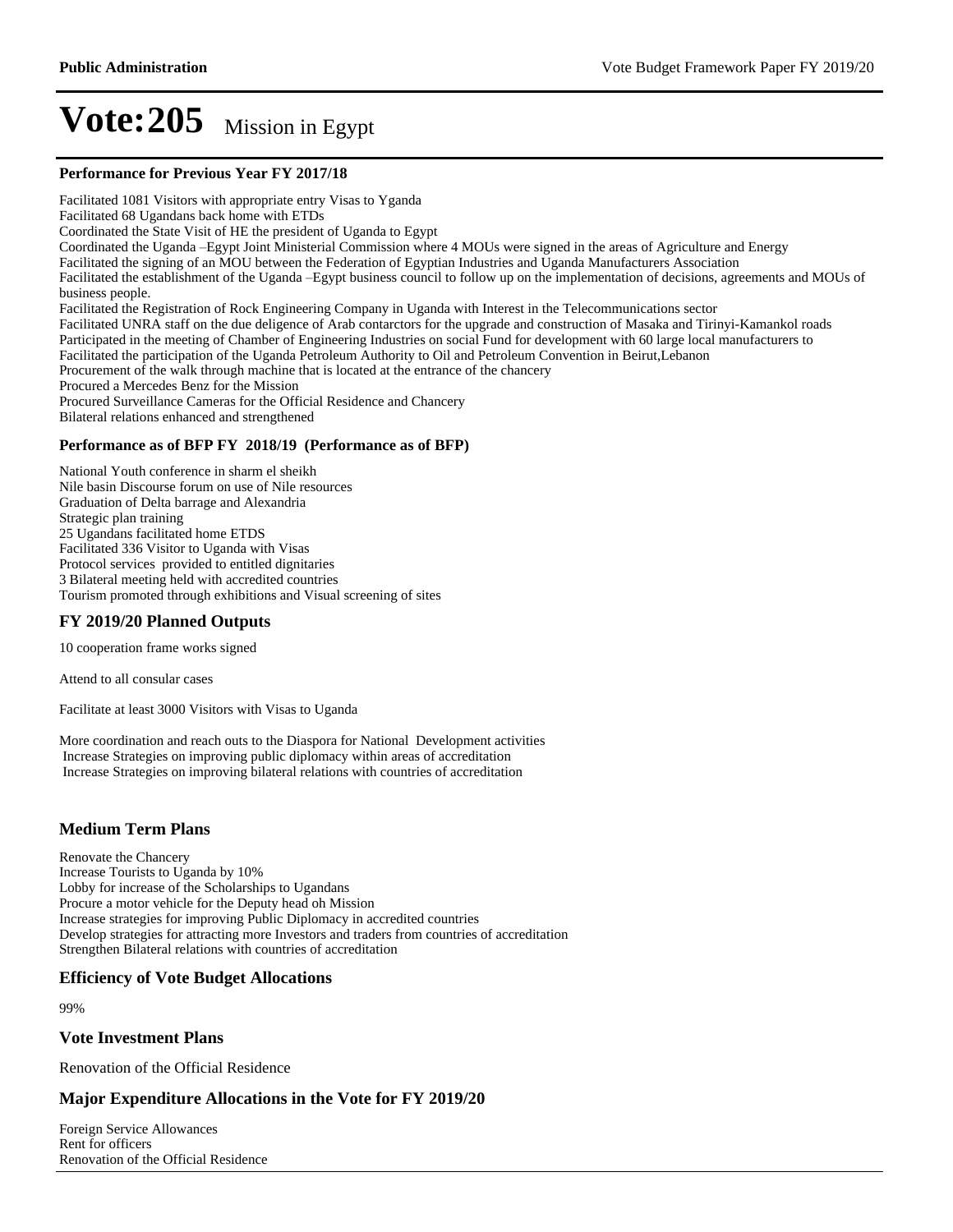## **V3: PROGRAMME OUTCOMES, OUTCOME INDICATORS AND PROPOSED BUDGET ALLOCATION**

## **Table V3.1: Programme Outcome and Outcome Indicators**

| <b>Programme:</b>                                               | <b>52 Overseas Mission Services</b>                                                                                                                                                                                                                                                                                                                                        |                          |                  |                 |                          |                          |                          |  |
|-----------------------------------------------------------------|----------------------------------------------------------------------------------------------------------------------------------------------------------------------------------------------------------------------------------------------------------------------------------------------------------------------------------------------------------------------------|--------------------------|------------------|-----------------|--------------------------|--------------------------|--------------------------|--|
| <b>Programme Objective:</b>                                     | To Foster Cordial Relations Increased Trade , Investment and Tourism and benefits for the use of Nile<br>waters between Uganda and Egypt, Syria, Israel and Lebanon Increased Financial Resources Strengthen<br>Bilateral Relations with countries of accreditation (Egypt, Syria, Israel and Lebanon Human Resource<br>Development Provide Protocol and Consular Services |                          |                  |                 |                          |                          |                          |  |
| <b>Responsible Officer:</b>                                     | <b>Accounting Officer</b>                                                                                                                                                                                                                                                                                                                                                  |                          |                  |                 |                          |                          |                          |  |
| <b>Programme Outcome:</b>                                       | <b>Enhanced National Security development, the Country's image abroad and the welbeing of</b><br><b>Ugandans</b>                                                                                                                                                                                                                                                           |                          |                  |                 |                          |                          |                          |  |
| <b>Sector Outcomes contributed to by the Programme Outcome</b>  |                                                                                                                                                                                                                                                                                                                                                                            |                          |                  |                 |                          |                          |                          |  |
| 1. Strengthened Policy Management across Government             |                                                                                                                                                                                                                                                                                                                                                                            |                          |                  |                 |                          |                          |                          |  |
|                                                                 | <b>Performance Targets</b>                                                                                                                                                                                                                                                                                                                                                 |                          |                  |                 |                          |                          |                          |  |
| <b>Programme Performance Indicators (Output)</b>                | 2017/18<br><b>Actual</b>                                                                                                                                                                                                                                                                                                                                                   | 2018/19<br><b>Target</b> | <b>Base year</b> | <b>Baseline</b> | 2019/20<br><b>Target</b> | 2020/21<br><b>Target</b> | 2021/22<br><b>Target</b> |  |
| • Number of Cooperation frame works<br>negotiated and concluded | 5                                                                                                                                                                                                                                                                                                                                                                          |                          |                  |                 | $\overline{5}$           | 8                        | 10                       |  |
| • Percentage of Foreign Exchange inflows                        | 75%, Fair<br>80%<br>75%                                                                                                                                                                                                                                                                                                                                                    |                          |                  |                 |                          | 80%                      |                          |  |

## **Table V3.2: Past Expenditure Outturns and Medium Term Projections by Programme**

| Billion Uganda shillings     | 2017/18        | 2018/19       |                                    | 2019-20                          | <b>MTEF Budget Projections</b> |         |         |         |
|------------------------------|----------------|---------------|------------------------------------|----------------------------------|--------------------------------|---------|---------|---------|
|                              | <b>Outturn</b> | <b>Budget</b> | <b>Approved Spent By</b><br>End O1 | <b>Proposed</b><br><b>Budget</b> | 2020-21                        | 2021-22 | 2022-23 | 2023-24 |
| Vote :205 Mission in Egypt   |                |               |                                    |                                  |                                |         |         |         |
| 52 Overseas Mission Services | 2.640          | 3.142         | 0.000                              | 3.082                            | 3.082                          | 3.082   | 3.082   | 3.082   |
| Total for the Vote           | 2.640          | 3.142         | 0.000                              | 3.082                            | 3.082                          | 3.082   | 3.082   | 3.082   |

## **V4: SUBPROGRAMME PAST EXPENDITURE OUTTURNS AND PROPOSED BUDGET ALLOCATIONS**

### **Table V4.1: Past Expenditure Outturns and Medium Term Projections by SubProgramme**

| Billion Uganda shillings                       | 2017/18        | <b>FY 2018/19</b>     |                      | 2019-20                          | <b>Medium Term Projections</b> |         |             |             |
|------------------------------------------------|----------------|-----------------------|----------------------|----------------------------------|--------------------------------|---------|-------------|-------------|
|                                                | Outturn Budget | <b>Approved Spent</b> | Bv<br><b>End Sep</b> | <b>Proposed</b><br><b>Budget</b> | 2020-21                        | 2021-22 | $2022 - 23$ | $2023 - 24$ |
| <b>Programme: 52 Overseas Mission Services</b> |                |                       |                      |                                  |                                |         |             |             |
| 01 Headquarters Cairo                          | 2.330          | 3.022                 | 0.000                | 3.022                            | 3.022                          | 3.022   | 3.022       | 3.022       |
| 1064 Strengthening Mission in Egypt            | 0.310          | 0.120                 | 0.000                | 0.060                            | 0.060                          | 0.060   | 0.060       | 0.060       |
| <b>Total For the Programme: 52</b>             | 2.640          | 3.142                 | 0.000                | 3.082                            | 3.082                          | 3.082   | 3.082       | 3.082       |
| <b>Total for the Vote: 205</b>                 | 2.640          | 3.142                 | 0.000                | 3.082                            | 3.082                          | 3.082   | 3.082       | 3.082       |

N / A

### **Table V4.3: Major Capital Investment (Capital Purchases outputs over 0.5Billion)**